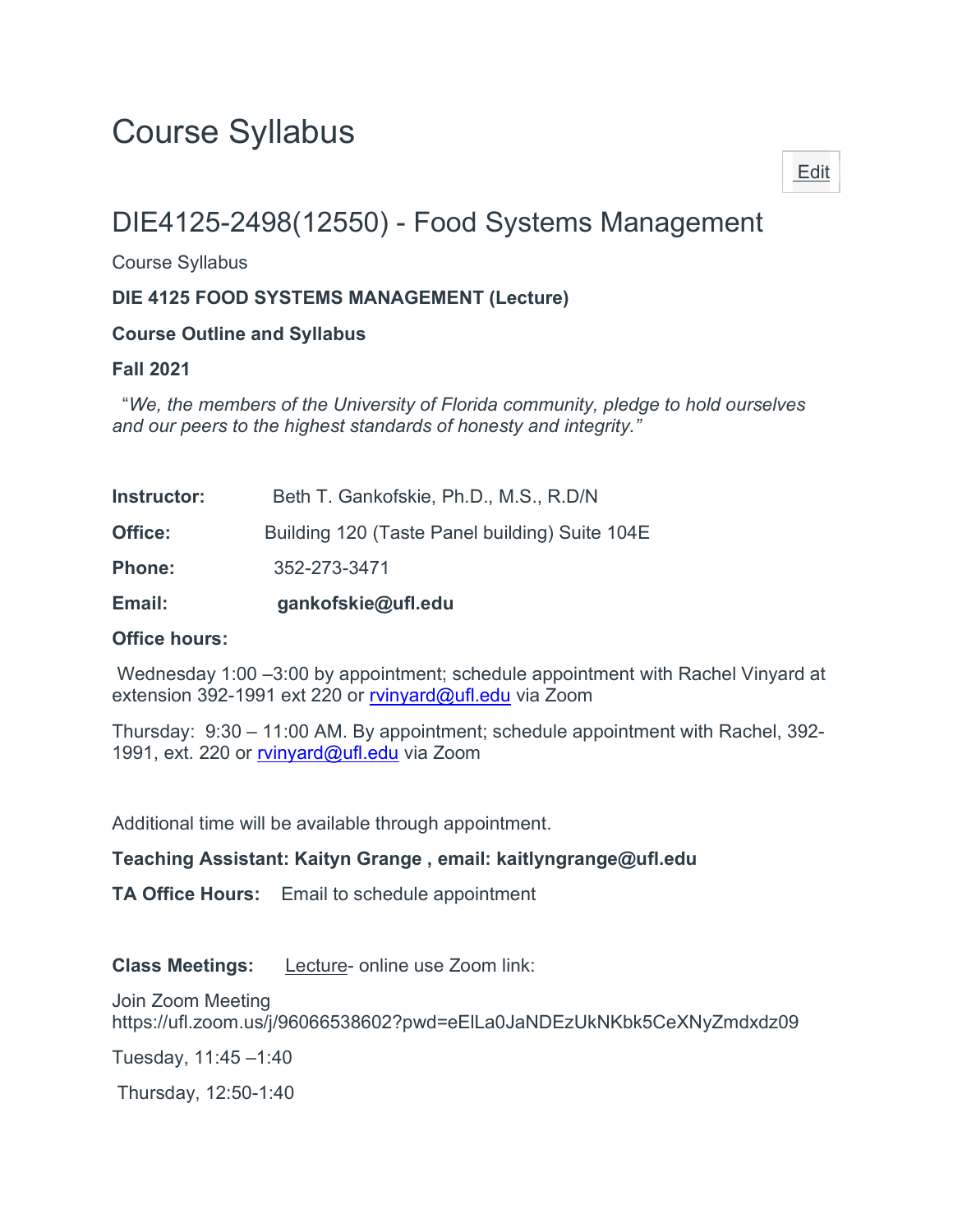#### Concurrently: DIE 4125 Lab (2 credits)

### 1. Required Text: National Restaurant Association (Food

Code 2012/15). ServSafe Manager.7th Edition. This text is shared between lecture and lab.

1. Required Exam: ServSafe Certification Exam costs \$40.00 administered online.

RecommendedText: Gregoire, MB. Foodservice Organizations: A Managerial and Systems Approach  $(9<sup>th</sup>$  edition)

Note: It is highly recommended that you purchase this text since it is a good resource for both the dietetic internship and R.D. exam. However, if you choose not to purchase it, 1 copy of (Ed. 8) will be available on reserve at Marston Library.

**Prerequisite:** FOS3042 Introduction to Food Science

Co-Requisite: DIE4125L Food Systems Management Lab

**Other Requirements: Access to:** 

- 1. WWW and UF E-Learning: Canvas
- 2. Power Point
- 3. Academy of Nutrition and Dietetics membership (to access JAND articles)

 \*\*DIE4125 uses UF Canvas for weekly postings of Power Point slides, announcements, grade posting and other information. If you are not familiar with UF E-Learning, you should review the website - http://lss.at.ufl.edu (Links to an external site.) (Links to an external site.)

 Note: the instructor reserves the right to make changes to syllabus as needed. Students will be informed of changes to assure timely updates.

Course Description: The management of human resources, food, equipment and facilities to provide a quality product and service to customers is an integral component in dietetic education. As the "food and nutrition" expert, the dietitian is responsible for the planning, organizing, leading, staffing and controlling in the foodservice or clinical nutrition management area. Management and leadership are two key skills required for effective dietetic practice.

Course Objectives: By the end of the semester, the students will be able to:

1. KRDN 1: Demonstrate how to locate, interpret, evaluate and use professional literature to make ethical and evidence-based decisions. (measured with Literature Review for blog-Stone Soup).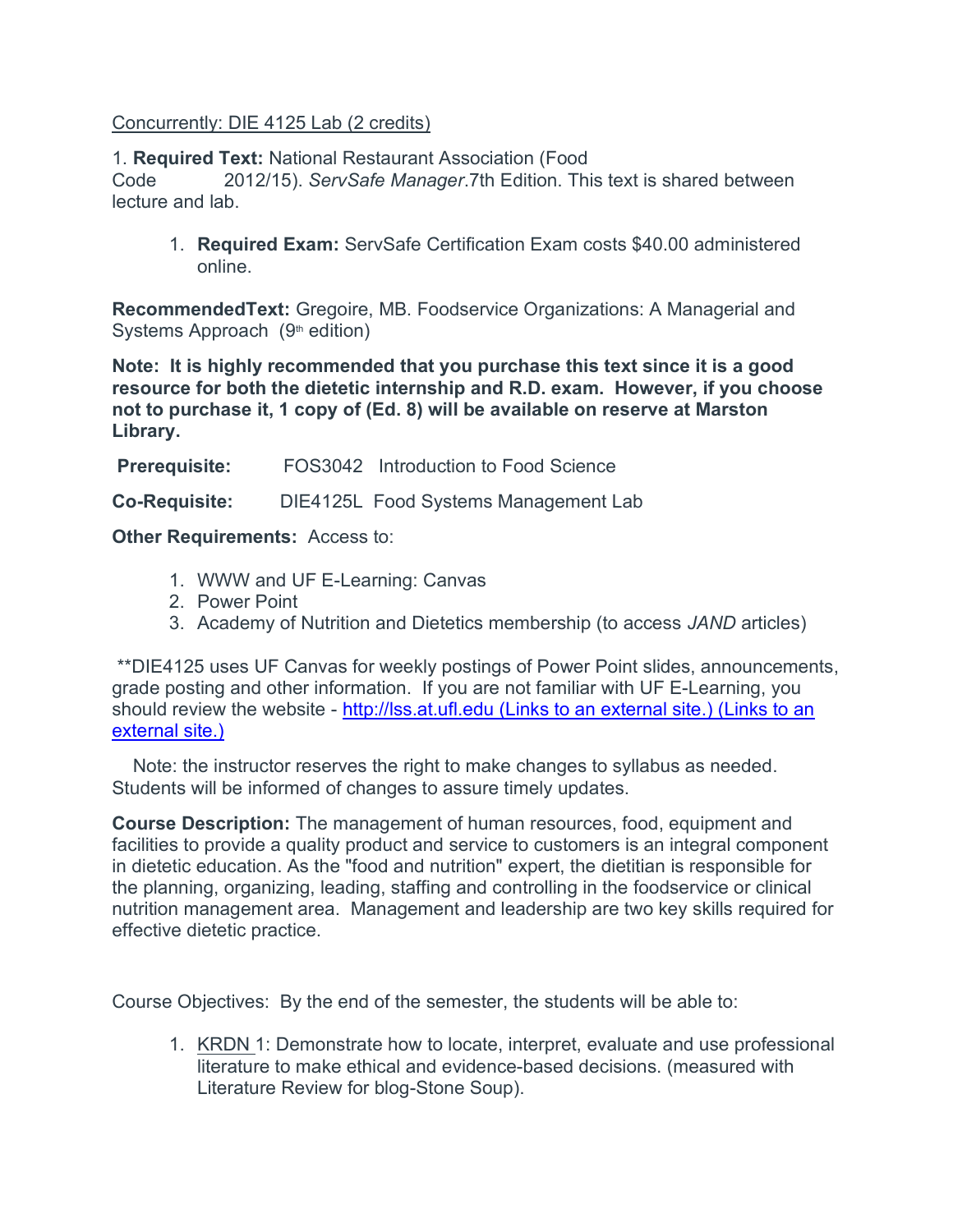- 2. KRDN 1.2: Use current information technologies to locate and apply evidence-based guidelines and protocols. (measured with nutritional analysis assignment).
- 3. KRDN 1.3: Apply critical thinking skills. (measured by the success of the production schedule project and/or the lab report project)
- 4. KRDN 2.3:Assess the impact of a public policy position on nutrition and dietetics practice. (measured by the federally sponsored food program menu project).
- 5. KRDN 2.4: Discuss the impact of healthcare policy and different healthcare delivery systems on food and nutrition services (measured through the quiz on meal delivery systems).
- 6. KRDN 2.8: Demonstrate an understanding of the importance and expectations of a professional in mentoring and precepting others. (measured using the equipment demonstration by requiring students to mentor others on use of the equipment).
- 7. KRDN 3.1: Use the Case Study- to make decisions, identify nutrition-related problems and determine and evaluate nutrition intervention as a FSM RDN.
- 8. KRDN 3.2: Develop an educational session or program/educational strategy. (measured with the large equipment demonstration-peer reviewed).
- 9. KRDN 3.4: Explain the process involved in delivery of quality food and nutrition services. (measured by quiz on food delivery systems).
- 10. KRDN 4.1: Apply management theories to the development of programs and services. (measured through the theme meal/special event project, including but not limited to HR, time management, procurement, cost control, portion size).
- 11. KRDN 4.2: Evaluate a budget and interpret financial data. (Case Study on budget).
- 12. KRDN 4.4: Apply human resource management to different situations. (measured with an HR Case study).
- 13. KRDN 4.5: Describe safety principles related to food, personnel and customers. (measured by passing ServSafe exam).
- 14. KRDN 4.6: Analyze data for assessment and evaluate data to be used in decision-making for continuous quality improvement. (measure in reflection and assessment assignment after completing the team theme meal project).
- 15. Apply the systems approach to a foodservice operation.
- 16. Work effectively as a team member.

# Academic Learning Compacts:

The University of Florida has mandated that each major will have an academic learning compact that describes the communication, critical thinking and knowledge for each student after program completion. You can read more about them on the website https://catalog.ufl.edu/ugrad/current/agriculture/alc/food-science-and-humannutrition-dietetics.aspx (Links to an external site.) (Links to an external site.) .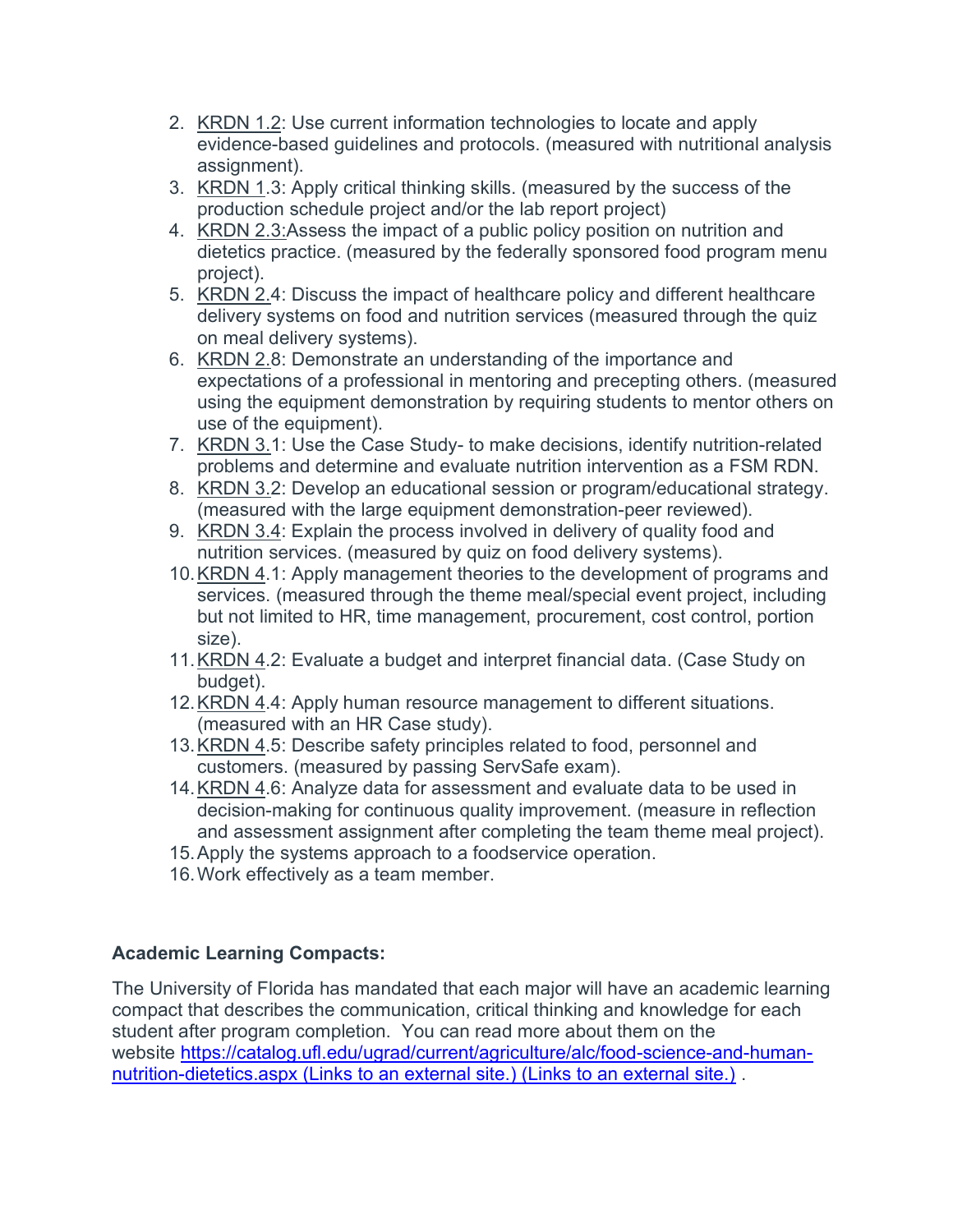Academic Learning Compacts relevant to this course include:

- 1. Apply management and business theories and principles to the development, marketing and delivery of programs and services.
- 2. Develop outcome measures, use informatics principles and technology to collect and analyze data for assessment and evaluate data for use in decision-making.

This learning outcome will be assessed through exam questions and case studies.

It is assumed all work will be completed independently unless the assignment is defined as a group project, in writing by the instructor. This policy will be vigorously upheld throughout this course.

#### Software Use:

All faculty, staff and students of the university are required and expected to obey the laws and legal agreements governing software use. Failure to do so can lead to monetary damages and/or criminal penalties for the individual violator. Because such violations are also against university policies and rules, disciplinary action will be taken as appropriate.

#### Grades and Grade Points

For information on current UF policies for assigning grade points, see https://catalog.ufl.edu/ugrad/current/regulations/info/grades.aspx (Links to an external site.) (Links to an external site.)

#### Absences and Make-Up Work

Requirements for class attendance and make-up exams, assignments and other work are consistent with university policies that can be found at: https://catalog.ufl.edu/ugrad/current/regulations/info/attendance.aspx (Links to an external site.) (Links to an external site.).

#### Academic Honesty

As a student at the University of Florida, you have committed yourself to uphold the Honor Code, which includes the following pledge: "We, the members of the University of Florida community, pledge to hold ourselves and our peers to the highest standards of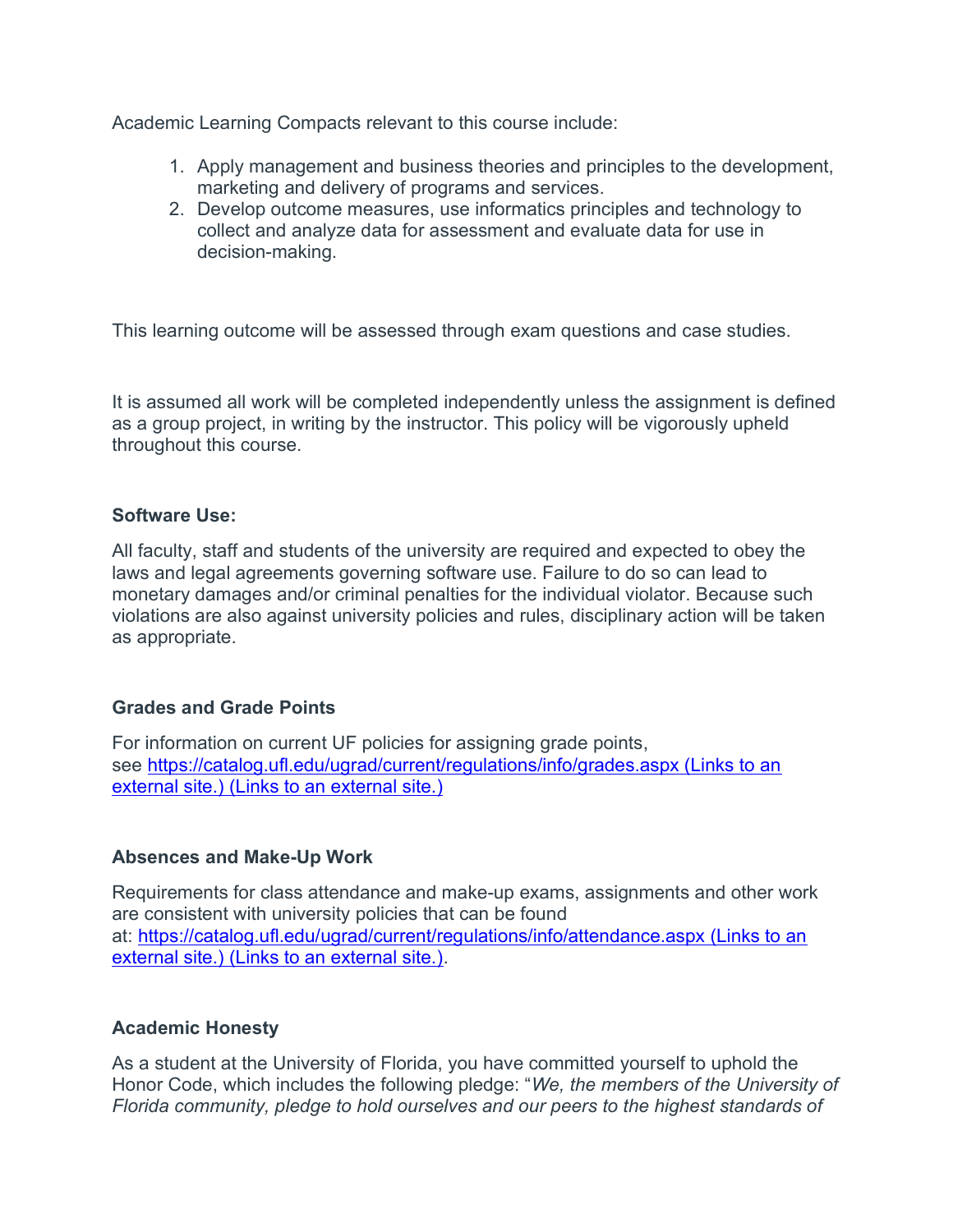honesty and integrity." You are expected to exhibit behavior consistent with this commitment to the UF academic community, and on all work submitted for credit at the University of Florida, the following pledge is either required or implied: "On my honor, I have neither given nor received unauthorized aid in doing this assignment."

It is assumed that you will complete all work independently in each course unless the instructor provides explicit permission for you to collaborate on course tasks (e.g. assignments, papers, quizzes, exams). Furthermore, as part of your obligation to uphold the Honor Code, you should report any condition that facilitates academic misconduct to appropriate personnel. It is your individual responsibility to know and comply with all university policies and procedures regarding academic integrity and the Student Honor Code. Violations of the Honor Code at the University of Florida will not be tolerated. Violations will be reported to the Dean of Students Office for consideration of disciplinary action. For more information regarding the Student Honor Code, please see: http://www.dso.ufl.edu/SCCR/honorcodes/honorcode.php (Links to an external site.) (Links to an external site.).

#### Campus Helping Resources

Students experiencing crises or personal problems that interfere with their general wellbeing are encouraged to utilize the university's counseling resources. The Counseling & Wellness Center provides confidential counseling services at no cost for currently enrolled students. Resources are available on campus for students having personal problems or lacking clear career or academic goals, which interfere with their academic performance.

#### Health and Wellness

U Matter, We Care: If you or someone you know is in distress, please contact umatter@ufl.edu, 352-392-1575, or visit U Matter, We Care website (Links to an external site.) to refer or report a concern and a team member will reach out to the student in distress.

Counseling and Wellness Center: Visit the Counseling and Wellness Center website (Links to an external site.) or call 352-392-1575 for information on crisis services as well as non-crisis services.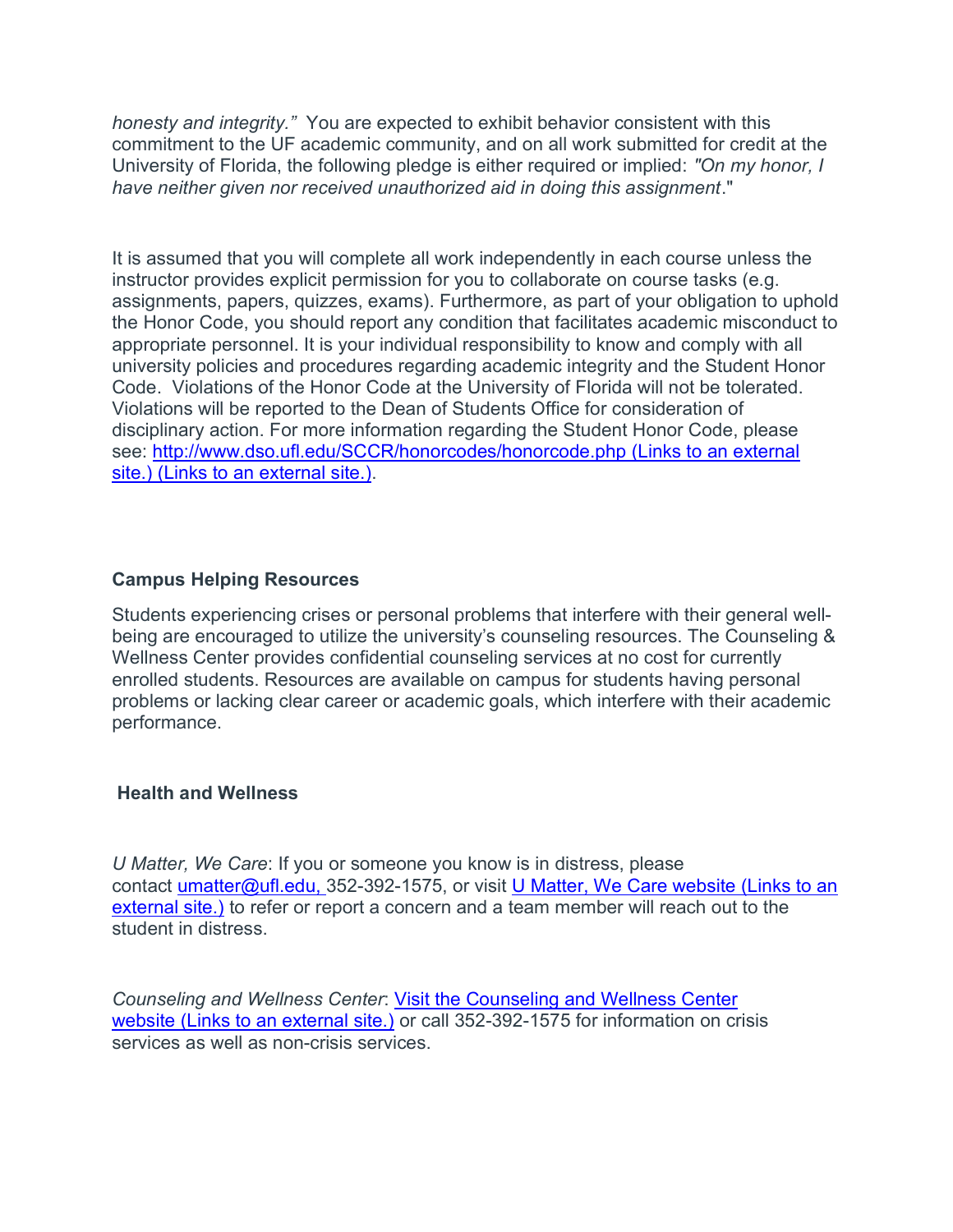Student Health Care Center: Call 352-392-1161 for 24/7 information to help you find the care you need, or visit the Student Health Care Center website (Links to an external site.).

University Police Department: Visit UF Police Department website (Links to an external site.) or call 352-392-1111 (or 9-1-1 for emergencies).

UF Health Shands Emergency Room / Trauma Center: For immediate medical care call 352-733-0111 or go to the emergency room at 1515 SW Archer Road,

Gainesville, FL 32608; Visit the UF Health Emergency Room and Trauma Center website (Links to an external site.)

E-learning technical support: Contact the UF Computing Help Desk (Links to an external site.) at 352-392-4357 or via e-mail at helpdesk@ufl.edu.

Career Connections Center (Links to an external site.): Reitz Union Suite 1300, 352- 392-1601. Career assistance and counseling services.

Library Support (Links to an external site.): Various ways to receive assistance with respect to using the libraries or finding resources.

Teaching Center (Links to an external site.): Broward Hall, 352-392-2010 or to make an appointment 352- 392-6420. General study skills and tutoring.

Writing Studio: 2215 Turlington Hall, 352-846-1138. Help brainstorming, formatting, and writing papers.

Student Complaints On-Campus: Visit the Student Honor Code and Student Conduct Code webpage for more information (Links to an external site.).

On-Line Students Complaints: View the Distance Learning Student Complaint Process (Links to an external site.).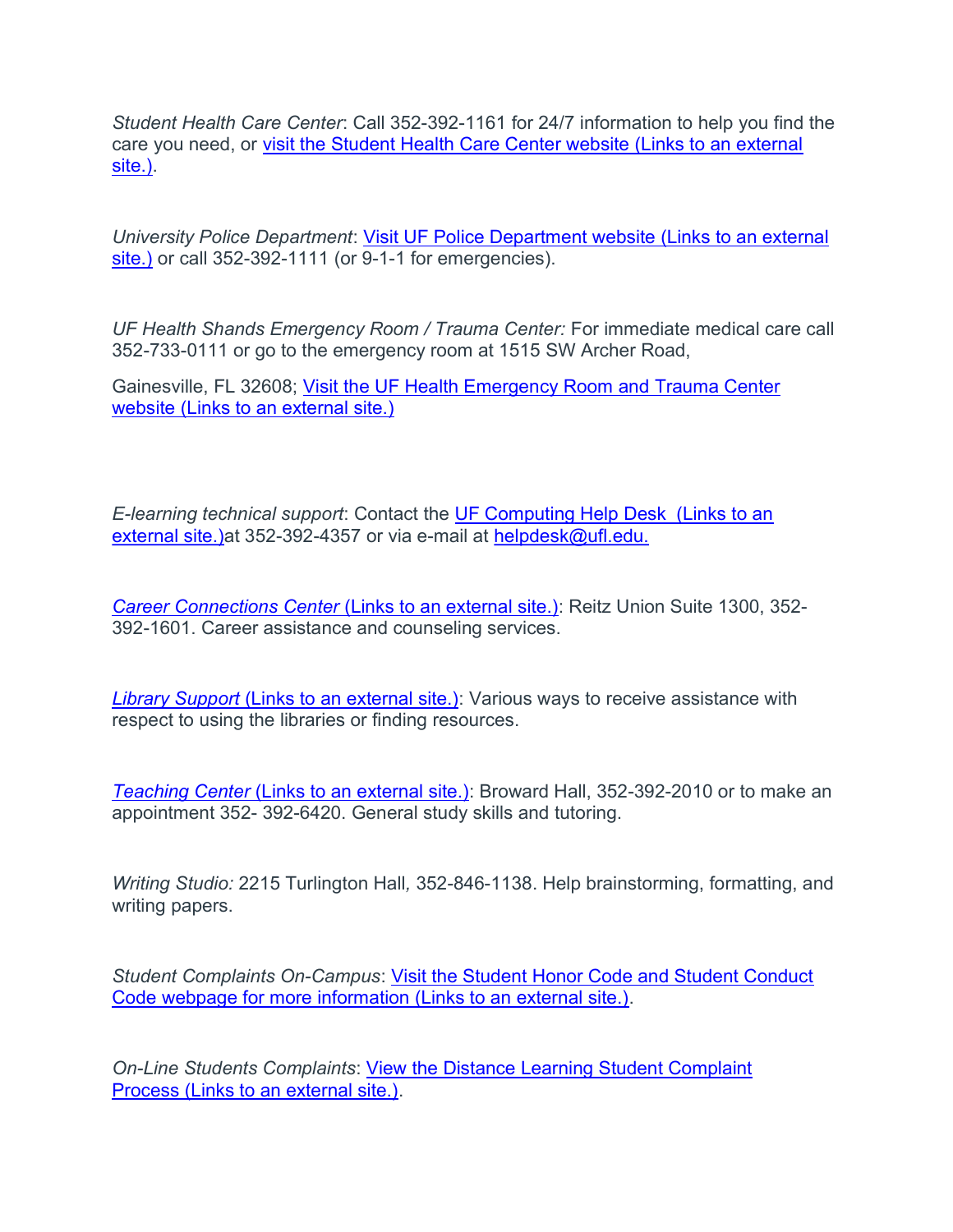University Counseling & Wellness Center, 3190 Radio Road, 352- 392- 1575, counseling.ufl.edu/cwc/ (Links to an external site.) (Links to an external site.)

 Career Connections Center, First Floor JWRU, 392- 1601, https://career.ufl.edu/

#### Services for Students with Disabilities

The Disability Resource Center coordinates the needed accommodations of students with disabilities. This includes registering disabilities, recommending academic accommodations within the classroom, accessing special adaptive computer equipment, providing interpretation services and mediating faculty-student disability related issues. Students requesting classroom accommodation must first register with the Dean of Students Office. The Dean of Students Office will provide documentation to the student who must then provide this documentation to the Instructor when requesting accommodation.

Contact: 352-392-8565, www.dso.ufl.edu/drc/ (Links to an external site.) (Links to an external site.)

Other Information: Lecture material and information are the property of the University of Florida and the course instructor and may not be used for any commercial purpose. Students found in violation may be subject to disciplinary action under the University's Student Conduct Code. Only students formally registered for the course are permitted to attend lectures and take quizzes/tests.

#### DPD Policy:

- Attendance is required for all DIE courses. Attendance will be taken at the beginning of each class. Excused absence will only be granted for the following reasons:
	- $\circ$  Death in the family as documented by a dated obituary.
	- $\circ$  Illness or hospitalization as documented by a physician's note related to that illness (vague notes such as "was seen" are not acceptable).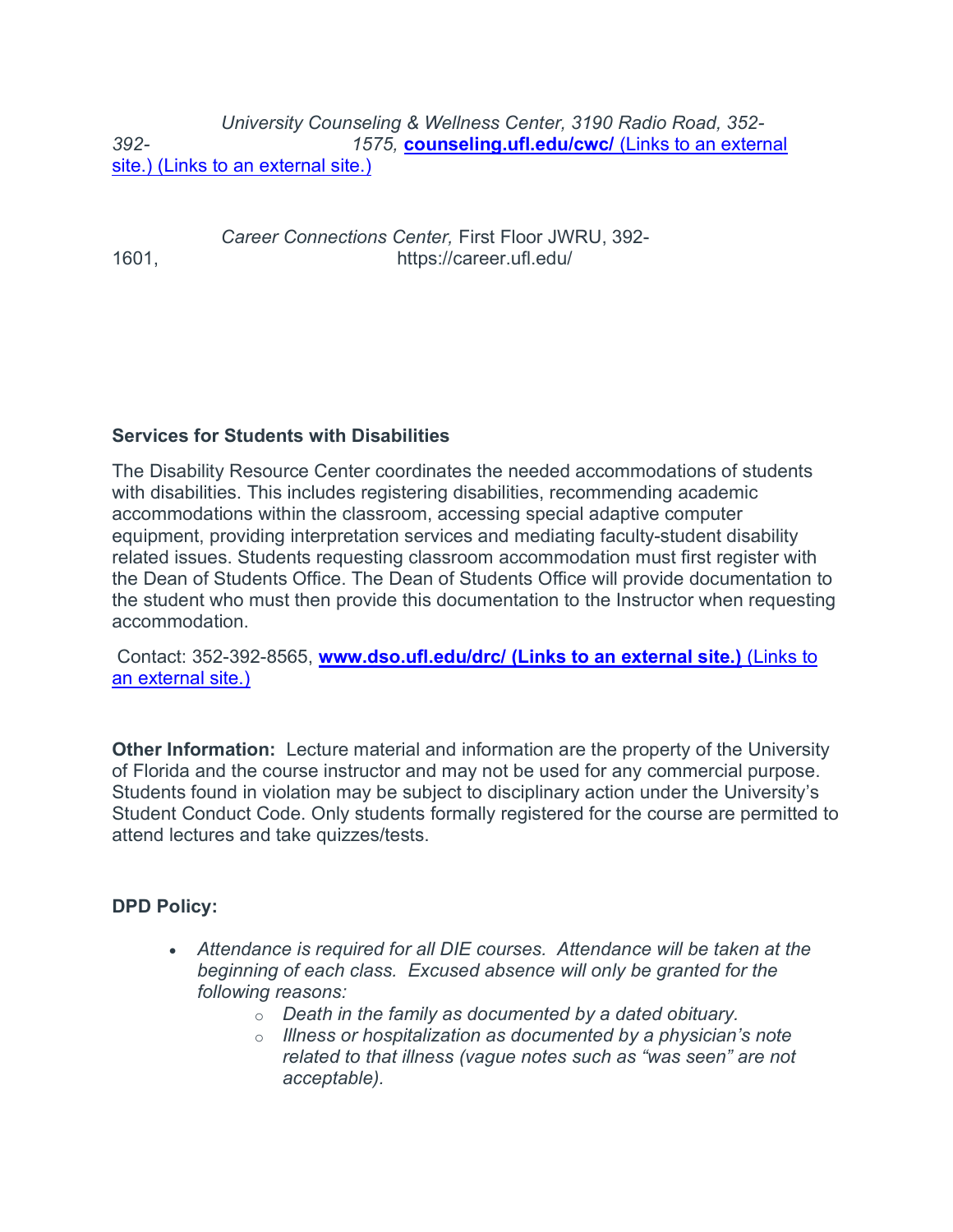- $\circ$  Religious holiday as documented by a written statement to the professor before the holiday.
- o Professional/graduate school interviews with documentation of interview letter and travel arrangements.
- $\circ$  Accident as documented by a copy of the police report.

Only students with excused absences will be allowed to make up the original work or suitable alternative if an exam or in-class assignment is missed. Absence from class will result in (penalty as determined by faculty member) unless there are unavoidable extenuating circumstances subject to the faculty member's discretion that can be documented to the faculty member's satisfaction.

 Tardiness is unacceptable in the workplace and is also not appropriate in the classroom. It shows disrespect for the professor, other students in the class and the course content. Students who are tardy (as defined by the professor in each class) will be penalized according to the policy established for that class. (DPD Student Handbook 2013 at http://fshn.ifas.ufl.edu/dietetics/undergraduate/home.shtml(Links to an external site.) (Links to an external site.) )

## COURSE POLICIES:

Class attendance: Attendance will be taken at the beginning of class; if you are more than 5 minutes late, you will be marked absent. Attendance represents 10% of the final grade.

Class participation: This course requires that you participate in class discussions. You should read the chapter before class and be prepared to contribute to the discussion by sharing your experiences, asking questions and sharing opinions on the various topics. To be successful in foodservice management, you must always be thinking and problem solving; hopefully, you will do the same in this class.

Smart phone/cell phone/computer use in class: All of us love our smart phones, etc. and use them constantly to keep in touch with friends and what is going on outside of the classroom. My goal is to have our class time dedicated to the course. If you need to access something on your computer or phone that pertains to the class that we are having, feel free!! Please refrain from texting/searching for non-course related materials during class.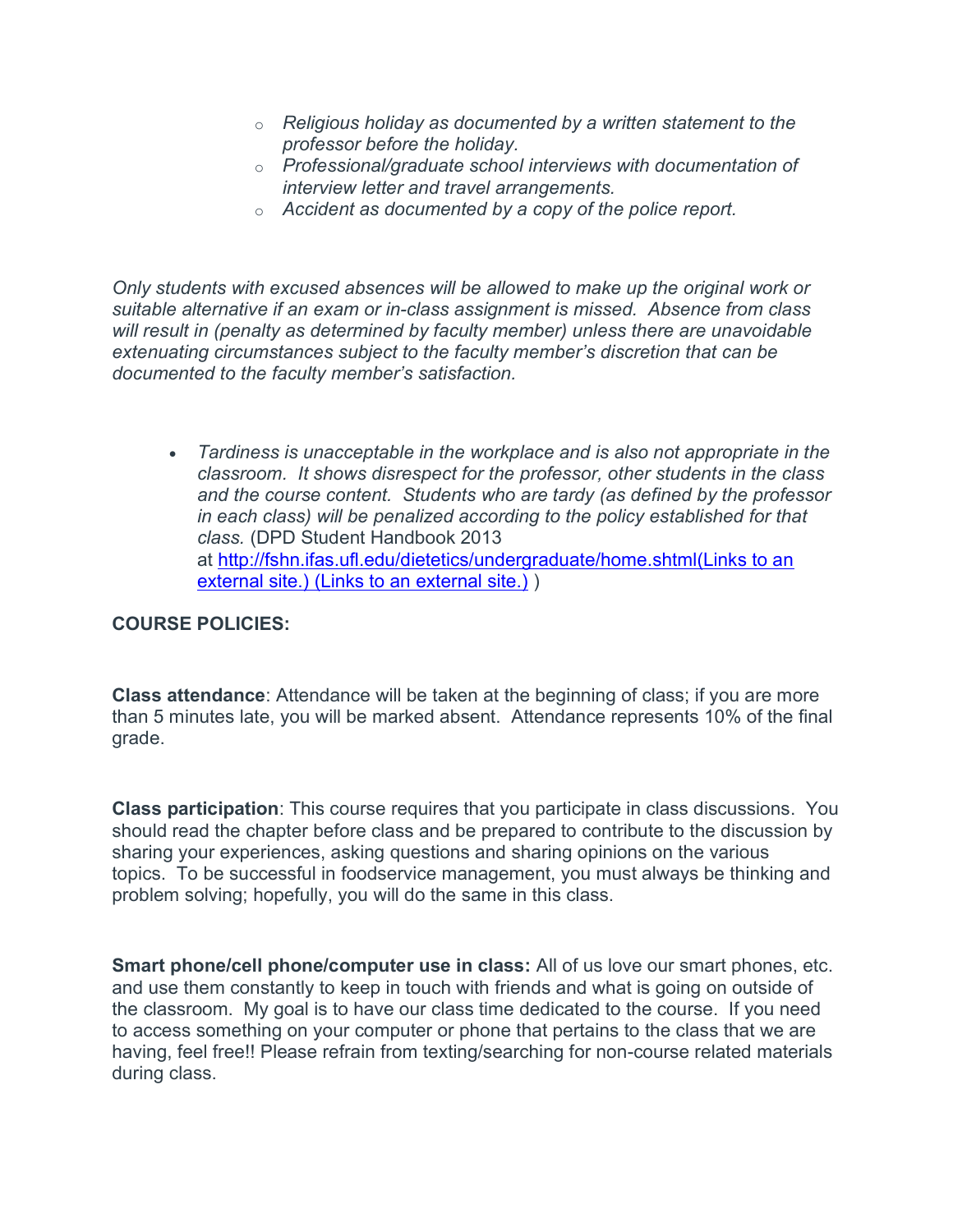Communication: We will be using UF Canvas for course communication, including announcements, assignments, resources and Power Point presentations. You must have Power Point software to access the slides. Please use my UF email: gankofskie@ufl.edu

#### ASSIGNMENTS AND GRADING:

#### Exams

 There are three/four non-cumulative exams during the semester and a final exam. Exams must be taken as scheduled. Students who miss exams will forfeit those exam opportunities. Students may only reschedule if there is an excused absence or illness (documented by a physician's note) and you notify the professor by email before the exam that you will miss the exam.

#### Grade Assignment

The University has adopted a new grading policy starting in Summer 2009. Information can be found

at http://www.registrar.ufl.edu/catalog/policies/regulationgrades.html (Links to an external site.) (Links to an external site.) .

The dietetics program has adopted the plus-minus grading scale for all DIE courses. The grade scale is as follows:

| Letter<br>Grade | Grade<br>Points  | <b>Scale</b>   | Points      |
|-----------------|------------------|----------------|-------------|
| 'A              | 4.0              | $93.34 - 100$  | $700 - 750$ |
| $A-$            | 3.67             | $90-93.33$     | 675-699     |
| $B+$            | 3.33             | 86.68-89.9     | 650-674     |
| $\overline{B}$  | $\overline{3.0}$ | 83.34-86.67    | 625-649     |
| B-              | 2.67             | 80-83.33       | 600-624     |
| $C+$            | 2.33             | $76.68 - 79.9$ | 575-599     |